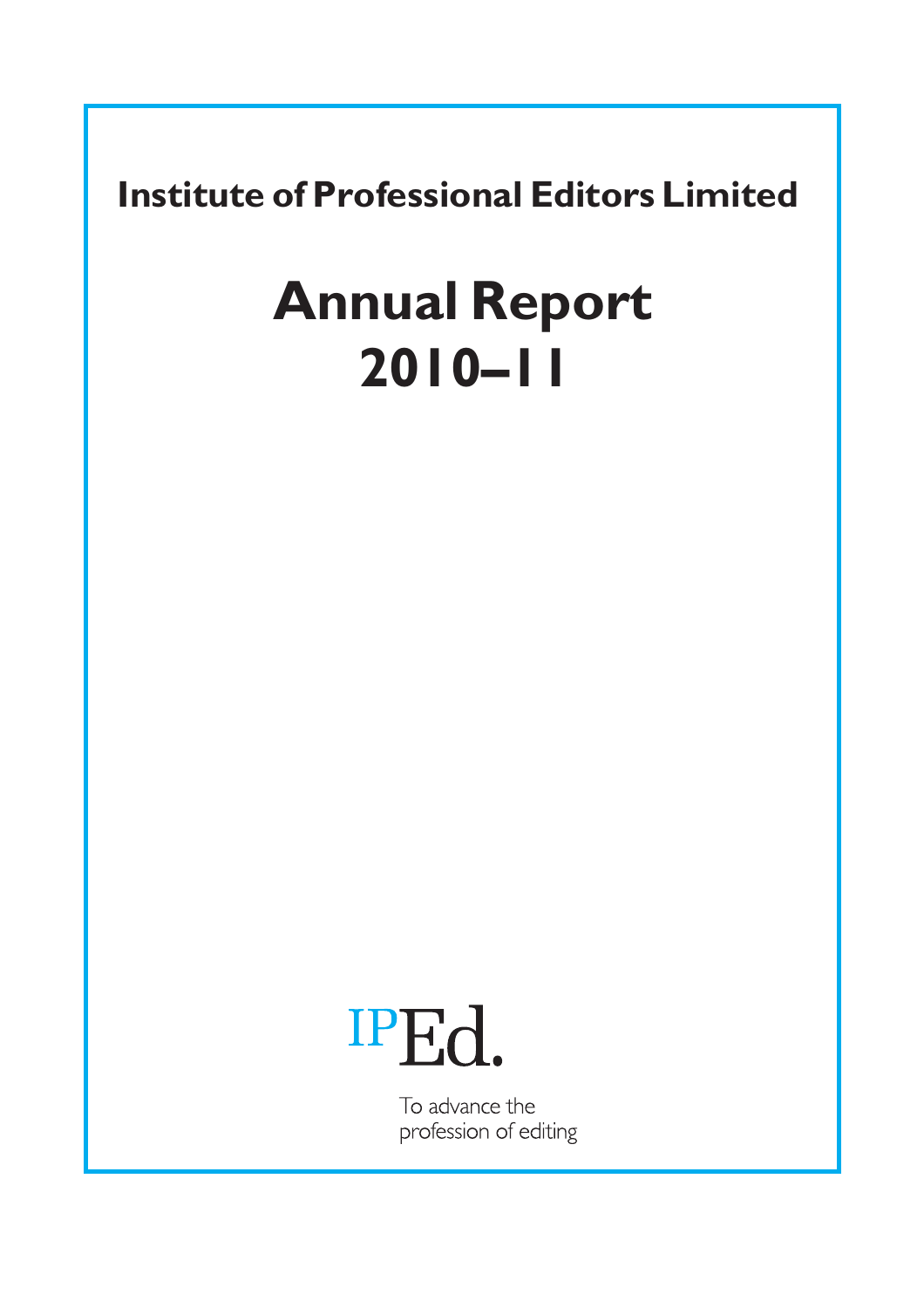## **Institute of Professional Editors Limited**

## **Annual Report 2010–11**

HE Institute of Professional Editors Limited THE Institute of Professional Editors Limited<br>
(IPEd) exists to advance the profession of editing,<br>
Nu planning and implementing national initiatives. by planning and implementing national initiatives—an accreditation scheme, promotion and communication campaigns, advocacy, and training and mentoring—and other activities to support Australian societies of editors and their members, and editors in general.

IPEd also supports biennial national conferences of editors, which have been held in Brisbane (2003), Melbourne (2005), Hobart (2007) and Adelaide (2009). The 2011 conference was held in Sydney and will be covered in next year's report. Each conference is organised and hosted by the local society of editors.

IPEd was launched at the 2005 national conference as successor to the Council of Australian Societies of Editors (CASE) and was registered as an Australian Public Company on 22 January 2008.

This report covers the period 1 July 2010 to 30 June 2011.

### **Management and administration**  *Council*

IPEd is governed by a council comprising one nominee of each of the Members. Councillors, who are the directors of the company (see box 'About IPEd'), serve two-year terms. Retiring councillors are eligible for re-election.

Councillors during the period covered by this report were:

- Edwin (Ted) Briggs, IPEd Accredited Editor (AE) (Canberra)
- Pamela Peters, IPEd Distinguished Editor (DE) (NSW)
- Robin Bennett AE (Queensland)
- Rosemary Luke AE (SA)
- Christina (Tina) Thornton AE (Tasmania), until February 2011
- Elizabeth Spiegel AE (Tasmania), from February 2011
- Rosemary Noble AE (Victoria)
- Anne Surma DE (WA), until May 2011
- Josephine Smith AE (WA), from May 2011

Rosemary Noble was chair of the council until September 2010, when she was succeeded by Rosemary Luke who had previously been deputy chair. Tina Thornton was

deputy chair from October 2010 until her resignation from the council in February 2011. Robin Bennett accepted the position in May.

Ted Briggs was honorary treasurer for the full reporting period.

### *About IPEd iped-editors.org*

The Institute of Professional Editors Limited is a public, not-for-profit company (ACN 129 337 217) registered in, and under the Corporations Law of, the Australian Capital Territory.

The Members\* of the company are:

Canberra Society of Editors Inc. Society of Editors (NSW) Inc. Society of Editors (Queensland) Inc. Society of Editors (SA) Inc. Society of Editors (Tasmania) Inc. Society of Editors (Victoria) Inc. Society of Editors (WA) Inc.

The interests of editors in the Northern Territory are attended to by the South Australian society.

The registered office of the company is:

Institute of Professional Editors Limited c/- Houston & Hanna Suite 15, George Turner Offices 11 McKay Gardens Turner ACT 2612

Chartered accountancy firm Houston & Hanna is also the company's auditor.

The company has engaged the accounting services of Tenbensel & Dee, GPO Box 1950, Hobart Tas. 7001, and the bookkeeping services of Leumas Accounting, PO Box 1387, Lindisfarne Tas. 7015, and currently banks with Community CPS Australia.

The company's postal address is:

The Secretary Institute of Professional Editors Limited GPO Box 1464 Canberra ACT 2601

Capitalised to distinguish them from the members of the societies

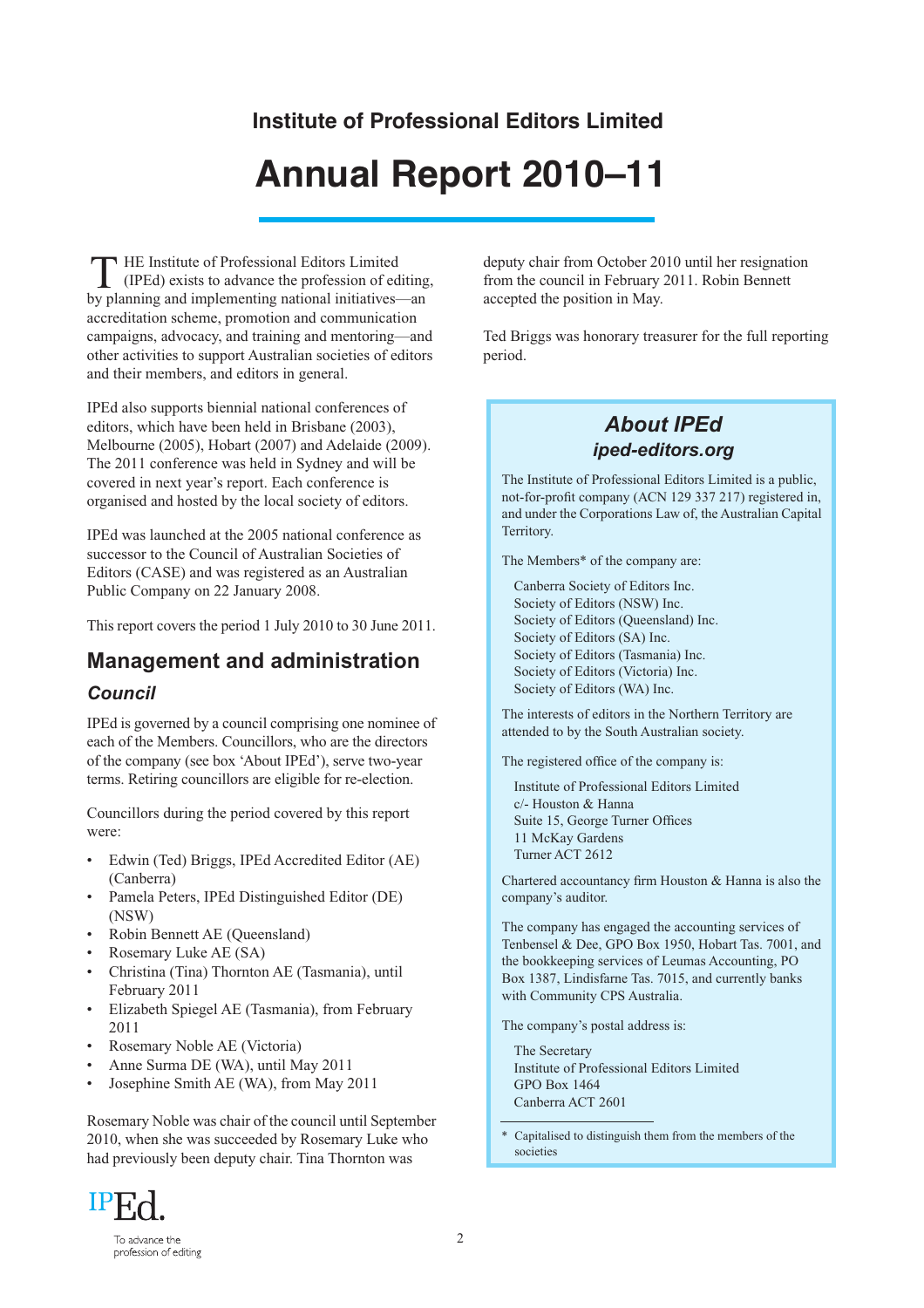Ed Highley (a member of the Canberra Society of Editors) continued as Company Secretary and secretary to the council. Following a review of the position by council, he agreed to continue in the position until December 2011. The secretary is the IPEd Council's sole paid position, but various members of the exam development, implementation and marking team are paid a fee for their services,

### *Meetings*

The council generally meets by teleconference for two hours during the morning of the first Sunday of every month. For reasons of cost, face-to-face meetings are restricted to national conference times, so there was no such meeting during this reporting year. The dates of 2010–11 meetings were 11 July, 8 August, 5 September, 10 October, 7 November, 5 December, 6 February, 6 March, 3 April, 15 May and 5 June.

The 2010 annual general meeting of the company was held by teleconference on 5 September, immediately before the monthly council meeting.

The minutes of council meetings are placed in the members-only area of the IPEd website after their confirmation at the following meeting.

### *Committees*

There are four standing committees of council—Finance and Risk Management, the Accreditation Board, Communication and Professional Development. Their responsibilities are outlined below. Highlights of their work during the year are covered later in this report.

### **Finance**

IPEd relies on contributions from its Members and accreditation exam income to fund its activities.

The following are the main points made by the Honorary Treasurer in his report to the 2011 annual general meeting of IPEd:

- Overall, IPEd made a profit of \$3,648 during the year, compared with \$12,957 in 2010.
- The company finished the year with \$13,783 in its current account and \$21,647 in a term account, giving a total of \$35,430. There were outstanding liabilities of \$9,662.
- Income of \$78,371 was less than in 2011 (\$79,344). Although income from membership contributions increased because of the higher levy in 2010–11, this was offset by lower income from the accreditation exam because of fewer candidates.
- The 2011 exam made a small surplus of \$3,714, but this will fall to about \$1,500 as some expenses will carry over into 2011–12.
- Apart from the exam, the largest expenditure was on administration. The largest component of this was the Secretary's remuneration (\$16,534), which also covered the provision of secretarial services to the 2011 accreditation exam. Administration costs increased by around \$12,000, to fund the development of a new website. This is a nonrecurring expense. Sponsorship of the Beatrice Davis Editorial Fellowship and the Barbara Ramsden Award for Excellence in Editing added \$2,000 to admin expenditure.
- Looking ahead to  $2011-12$ , the budget is conservative. The society levy will be maintained at \$25 per member, and no increase in funds is expected. Two key expenditure items included in the budget are:
	- \$5,000 for development of alternative delivery for the exam
	- \$3,000 for public relations and communication activities.

IPEd's audited financial statements can be found in the members-only area of the website.

All IPEd's volunteer workers are covered by its Association Liability, Voluntary Workers Personal Accident, and Public Liability insurance policies.

### **Accreditation**

The national accreditation scheme for editors is administered for IPEd by its Accreditation Board. The scheme provides for accreditation at the level of Accredited Editor (designated AE). To gain this qualification, candidates must pass, at a designated specified level, an editing exam lasting three hours. The first accreditation exam, held in 2008, was developed by a group of experienced editors nominated by their societies. The members of this group were subsequently accorded the title Distinguished Editor (DE).

The Accreditation Board is made up of three types of delegate:

- *Society delegates*. These delegates are experienced editors appointed by their societies' management committees. There are seven society delegates on the board; all are answerable both to their own management committee and to the board.
- *The IPEd Council delegate*. This person is responsible for representing the council's interests at all board meetings and other discussions (such as teleconferences) and for reporting to the council on the outcome of those discussions.
- *The Lead Writer*. The Accreditation Board appoints this person to lead the exam development work. The Lead Writer reports to the Accreditation Board on the exam development and liaises between the board and the assessors.

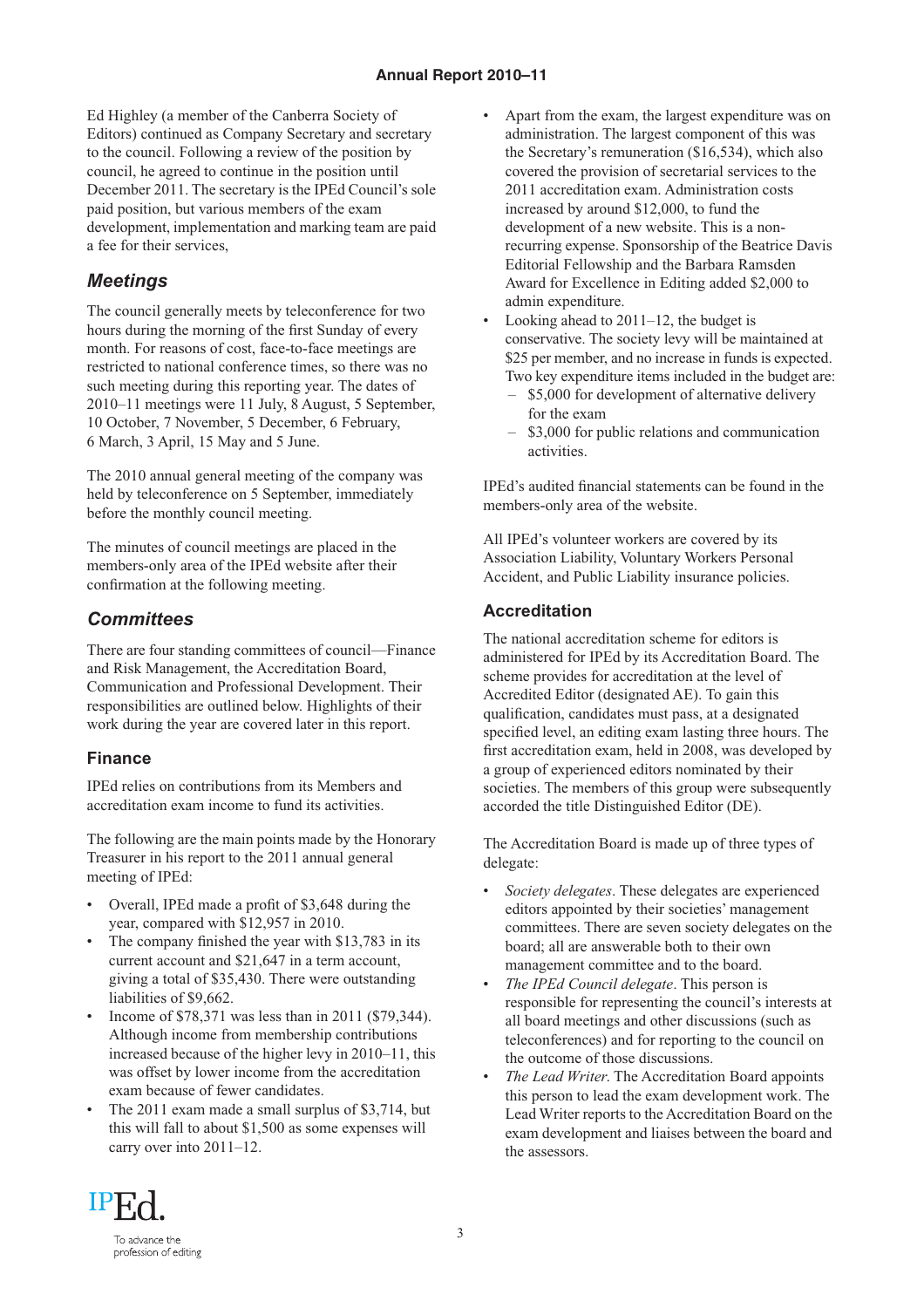Society delegates during the period of this report were:

- Canberra—Larissa Joseph AE (to 16 February 2011, Deputy Chair); Kirsten McNeill AE (from 16 February 2011)
- New South Wales—Pam Peters DE (to 27 January 2011); Meryl Potter DE (from 27 January to 31 March
- 2011); Jenny Scepanovic AE (from 31 March 2011)
- South Australia—Karen Disney DE
- Queensland—Robin Bennett AE
- Tasmania—Tina Thornton AE
- Victoria—Julie-Anne Justus AE (Chair)
- Western Australia—Amanda Curtin AE (to 8 December 2010); Carla Morris AE (from 8 December 2010).

The IPEd Council delegate was Rosemary Luke AE (SA), with Rosemary Noble AE (Vic.) as an alternate.

The Lead Writer for the 2011 exam (see under 'Highlights') was Heather Jamieson DE (NSW). Company Secretary Ed Highley provided secretarial services for the exam and Michael Vnuk AE (SA) was appointed Exam Coordinator.

The board is assisted by IPEd Assessors ('assessors') appointed annually from the pool of AEs and DEs. The assessors, in consultation with the Lead Writer, prepare the exam, answer guide and marking sheet. They also prepare the sample exam. For both, they provide detailed guidelines on the marking system to be applied, including the marks for each question. The assessors for the 2011 exam, all of whom are IPEd accredited editors, were Sofie Bird (Vic.), Helena Bond (Qld), Christopher Brennan (Tas.), Philip Bryan (Vic.), Julie Ganner (NSW), Rosemary Luke (SA), Liz Steele (Vic.), Tina Thornton (Tas.), Susan Wales (Vic.), Lan Wang (Vic.) and Penny Wheeler (Canberra). Renée Otmar DE (Vic.) was the Lead Assessor.

Following the exam, the assessors hold a teleconference to assess the strengths and weaknesses of the exam and associated procedures, and develop recommendations for improvement. The Lead Writer conveys the recommendations to the Accreditation Board for action; after that the recommendations are securely stored by the Exam Secretary for later reference.

#### **Communication**

IPEd's Communication Committee (CommComm), convened by Rowena Austin AE, continued to implement the communication plan endorsed by the IPEd Council in November 2009. The plan is comprehensive, covering communication objectives, target audiences and communication methods against the backdrop of IPEd's overall aims. Some of its activities during the year are covered below.

### **Professional development**

Among the results of a survey of Members presented to council in August 2009 was a message from members of the smaller societies that they would like to have access to more training opportunities. To that end, led by Rosemary Noble AE from Victoria, IPEd has compiled an updatable list of professional development workshops offered by all the societies over the past three years. Society committees have been asked to choose from this list an interstate workshop that they think will be of value to their members. IPEd will then support interstate travel and accommodation for the workshop presenter, to increase the range of professional development that is available to societies.

### **Notable activities during 2010–11** *Third accreditation exam*

IPEd held its third accreditation exam on 21 May 2011. There were 62 candidates, of whom 53 (85%) passed. This is a significantly higher pass rate than in either of the first two exams. Commenting on this in her exam report, Accreditation Board Chair Julie-Anne Justus wrote:

This is a heartening result, given the lower pass rate of previous years, and may be attributed to several facts:

- With two sample exams available to trial online, candidates were more aware of the standard expected, and better able to assess their readiness.
- Workshop training across societies was more focused and consistent.
- Candidates were better trained, with a number setting up study groups.

There are now 208 IPEd Accredited Editors in Australia. The combined membership of the seven Australian societies of editors is around 1,600.

The three exams held so far have been, by logistical necessity, pen-and-paper, whereas there is a clear desire among many potential candidates to take the exam onscreen, since that is how they now work, day to day, as editors. Towards the reporting period, the IPEd Council and Accreditation Board therefore began preparing a discussion paper to canvass responses to a range of suggested options for the form of future exams.

The next accreditation exam is tentatively scheduled for the latter half of 2012.

### *Promoting the use of professional editors*

One aspect of a successful accreditation scheme is that employers and clients know about it and understand the value that accredited editors can bring. And, more

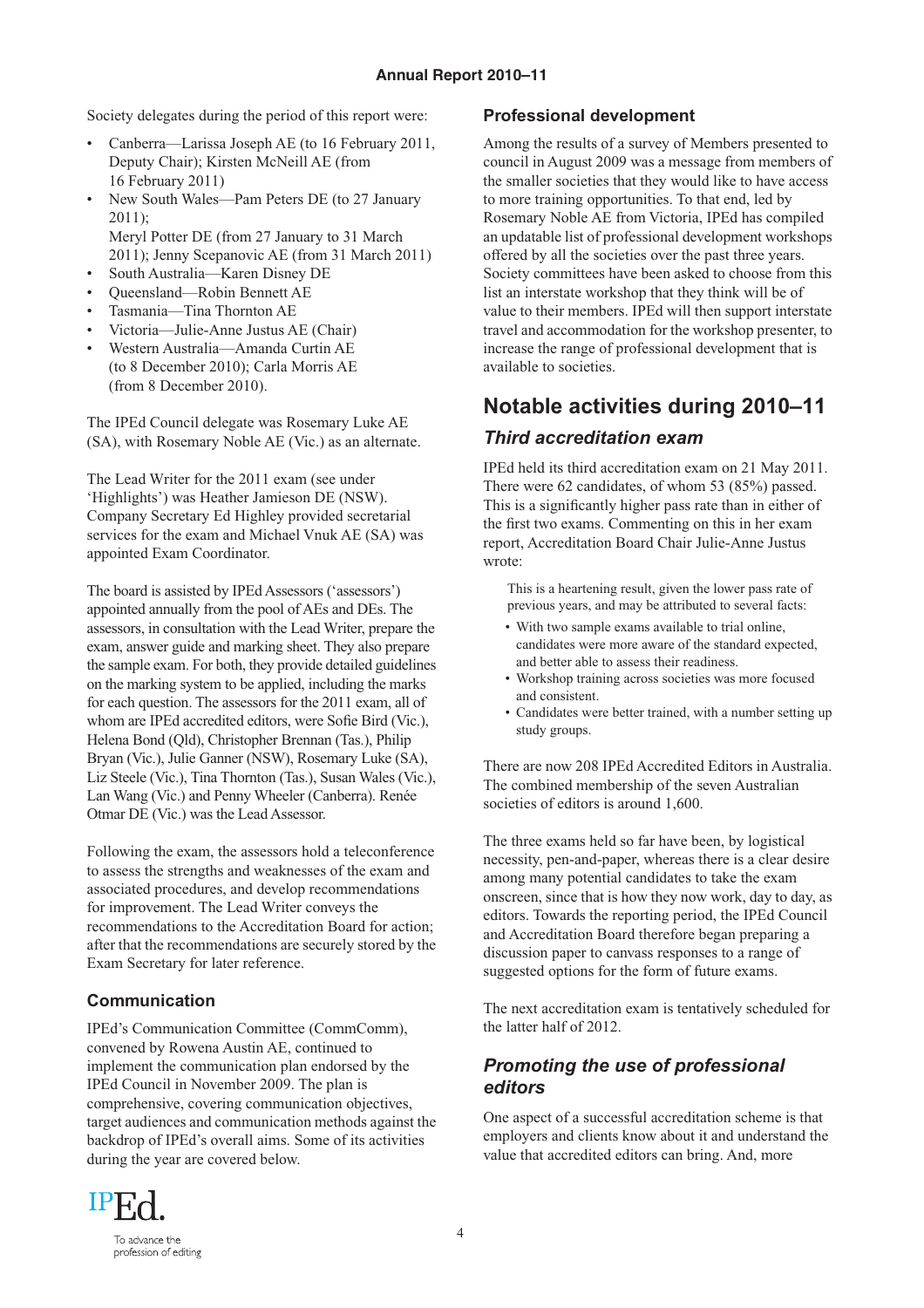generally, as its logo tagline states, IPEd exists 'to advance the profession of editing'. This entails promoting the value of professional editors in as many forums as possible.

During the year, CommComm began this process by producing a free flyer that society members can use to promote their service and the profession to current and prospective clients. It highlights the value that professional editing can add to all publishing and communication projects. The flyer is available in two versions to society members who are signed up as members of the IPEd website: one for printing and one for emailing.

Another important promotional exercise substantially completed during the year was the development of a new IPEd website, which has become a focal point for enquiries about the profession. It contains a great deal of information for current and prospective editors, and clients, ranging from courses to resources, from society activities to editing standards and guidelines. The design work on the website was made possible with the help of a generous loan on indefinite repayment terms from the South Australian society.

CommComm's future promotional plans include informing government departments and agencies, and firms and organisations in the corporate sector, about the value of engaging professional editors in all publishing and communication projects.

### *Surveys by the Book Industry Strategy Group and the Copyright Agency Limited*

In early 2011, IPEd made a submission to the Book Industry Strategy Group (BISG) on behalf of the editing profession. The group (details at innovation.gov.au), chaired by the Hon. Dr Barry Jones AO, was set up by the Department of Innovation, Industry, Science and Research to examine the potential effects of digital technologies on participants in the traditional supply chain of the Australian publishing industry—authors, publishers, printers and booksellers.

In seeking further engagement with the group, and representing a sector that plays a crucial role in maintaining the integrity of the publishing process, IPEd's submission noted, among other things, that no matter to what degree our clients or employers take up digital production or distribution, there will remain a strong need for trained, professional editors in order to ensure high standards and quality in the final product.

It was disappointing that the BISG submission form failed to mention editors among its respondent

categories. We had to find a destination of convenience, reinforcing that we need to promote, educate and lobby hard if we are to become a discrete, visible and appropriately remunerated group in the publishing chain.

BISG's report was scheduled for publication in September 2011.

During April 2011, IPEd was asked by the Copyright Agency Limited to complete a survey of opinions on the likely effects of e-books on the industry. The questions asked were similar to those in the BISG survey and, as with the BISG survey, 'Editor' was not one of the many specific categories to be nominated by respondents.

### *Revision of guidelines for editing research theses*

After much work by councillors, particularly Dr Anne Surma DE (WA) who spearheaded the project, the guidelines for the editing of research theses by professional editors have been revised; the revision was approved by the Deans and Directors of Graduate Studies group of the Australian universities in November 2010. The revision is substantial, and all editors who work in this field should consult the new guidelines, which can be accessed from a link on the home page of IPEd's website.

The guidelines outline the extent and nature of editorial services that professional editors can provide when editing research students' theses and dissertations. Academic supervisors and research students also need to be clear about the editor's role as well as their own roles and responsibilities.

### *Barbara Ramsden Award*

The Barbara Ramsden Award for excellence in editing is an annual award co-sponsored by IPEd and the Fellowship of Australian Writers (FAW). The award (details at writers.asn.au), which is one of the National Literary Awards managed by FAW, recognises the author–editor partnership in the creation of a highquality publication. Entries are submitted by their publishers.

The IPEd-appointed judges for the 2010 award were Pamela Hewitt AE, a member of the Canberra Society of Editors and the Society of Editors (NSW), and Craig Munro, author, former publishing manager at the University of Queensland Press, and himself winner of the Barbara Ramsden Award in 1985. They judged three fiction and four non-fiction works.

The winner of the award, announced at the National Literary Awards ceremony in Melbourne on 25 March 2011, was the Allen & Unwin submission *Night street* by